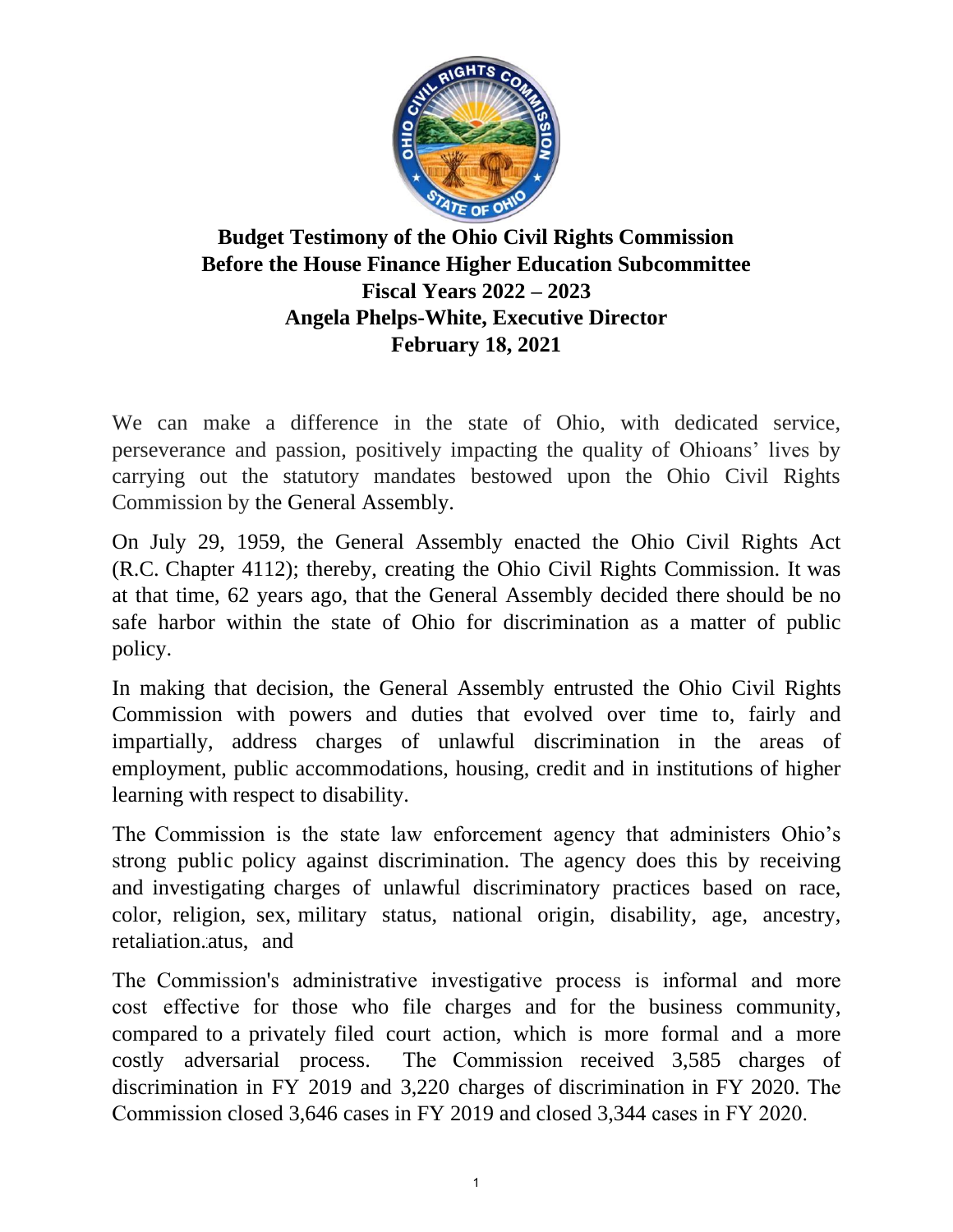These decreases were due to a large slowdown between March and June 2020, stemming from the Covid-19 pandemic.

Throughout our process,  $WKH$  & R P P browhere  $\Re$  P of provides R Gree voluntary Alternative Dispute Resolution services (mediation) as an effective and efficient means of resolving the parties' disputes in lieu of further governmental involvement and greater transaction costs to parties. 7KH &RPPLVVLR reached voluntary, mutually agreed upon settlements in approximately 85% of cases it mediated over the past few years with an average total processing time of approximately 35 days. The mediation services of the agency provide quicker relief for victims of discrimination while providing all parties with an impartial, lower cost alternative to resolving disputes that would otherwise result in private, time-consuming, and more costly civil court lawsuits.

Over the years, the Commission has put in a valiant effort in enforcing our civil rights laws.  $7KH$  & R P P Lset that  $$3.8$  million in monetary relief for aggrieved persons in FY 2019 and more than \$3.1 million in FY 2020. But despite our efforts, it is clear that our work is far from over. The Commission continues to see egregious cases of discrimination and harassment. In just the last few years, cases received by the agency include nooses hung in the workplace, women denied promotion because supervisors believed there were already "enough" in leadership, sexual and racial harassment, and being denied housing because children would be living in the dwelling. The current climate in our society dictates that we must hunker down and continue to serve Ohioans and battle against unlawful discriminatory conduct that continues to persist. There is still much to do to accomplish the dream and promise of freedom from discrimination for all Ohioans.

Please note, in addition to processing, mediating and litigating charges, WKH  $\&$  R P P L Vrolation  $\&$  provides well-received, free, proactive training and outreach to businesses and organizations (private and public) upon request. These trainings help prevent discriminatory practices and encourage voluntary compliance with the law. We also provide training to help members of the Ohio community to understand the concepts of discrimination.

The Commission also hosts privately-funded public events to include the community in the essence of our mission. We host the annual Ohio Civil Rights Hall of Fame, which is designed to recognize diverse Ohio pioneers who have made significant and historic contributions to diversity and inclusion in our state. The Commission also hosts the annual Dr. Martin Luther King, Jr. Art, Essay and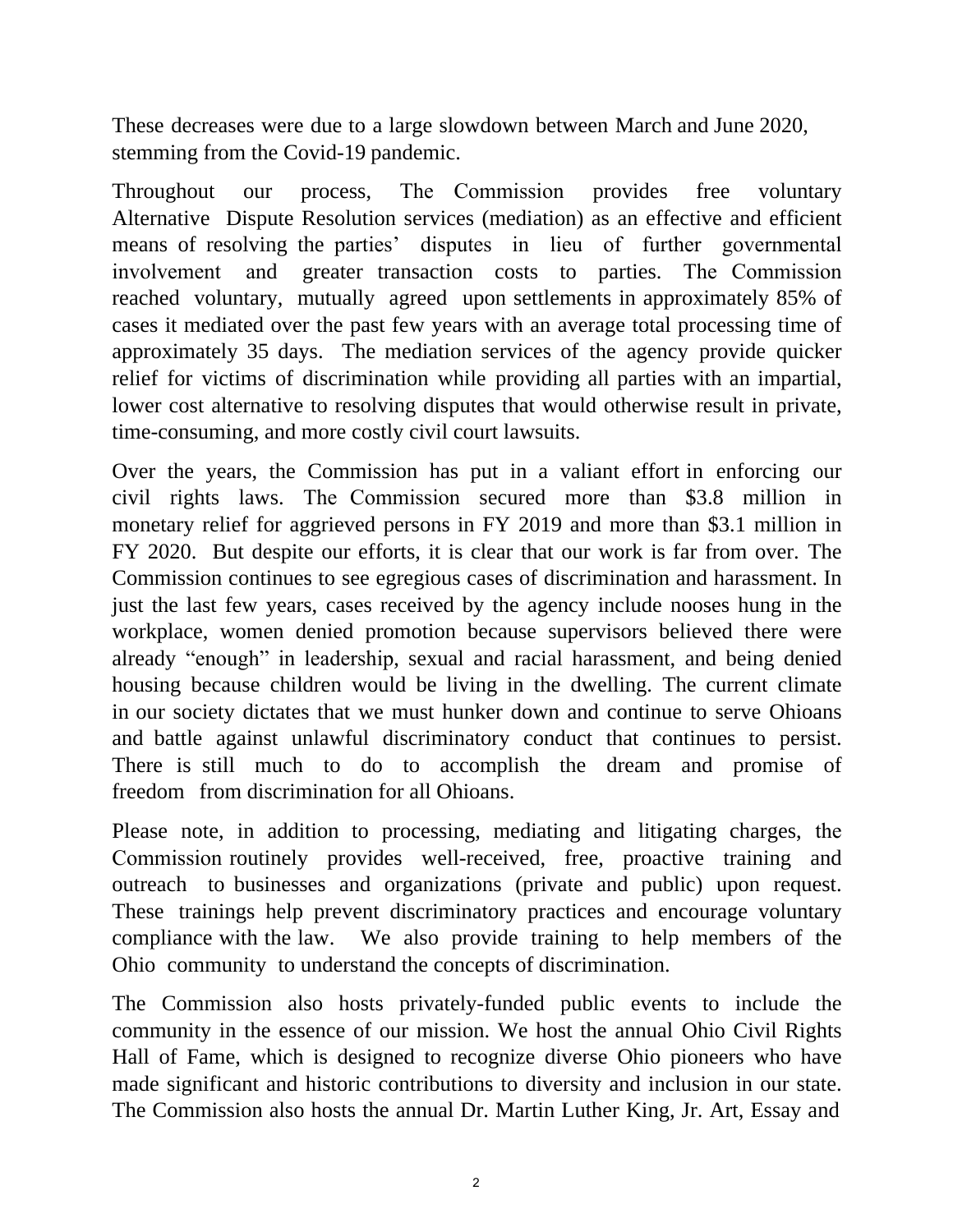Multimedia Contest for middle and high school students to inspire our youths to share their ideologies on treating others with respect and with dignity and encouraging them to live up to our highest aspirations.

Like the rest of the state, the Commission had to implement significant changes in March of FY 2020 to adapt to the Covid-19 health orders. Following a quick transition to remote work, the Commission's staff was able to maintain work levels and continue processing cases. The Commission has also begun offering remote trainings and has continued to host our public events. The Commission continues to implement improvements and efficiencies to better serve Charging Parties and Respondents during this crisis and for the future.

## **Executive GRF Recommendation**

The Executive GRF recommendation for the Commission is \$6,118,897 in FY 2022, for an increase of 12.2% and \$6,118,897 in FY 2023 for an increase of 6.9%. This means the executive GRF recommendation will provide additional GRF in the amounts of \$666,157 and \$419,651 in FYs 2022 and 2023, respectively. These additional funds will be used to address two issues. First, they will address the operational deficit the Commission has experienced for several years. Second, they will provide necessary resources for the implementation of H.B. 352 of the 133rd General Assembly.

For the last several biennia, rising personnel expenses in the form of negotiated pay and increases in benefits have required the Commission to spend down its reserve of federal funds that had accrued over many years. Now, without these federal reserves, an increase in the GRF funds is necessary for the Commission to continue to carry out its duties and responsibilities. Otherwise, the Commission would need to layoff or postpone rehire of up to 7 FTE (at approximately \$80,000/year including benefits). This represents 10% of the Commission's employees, exclusive of the Commissioners, and 18% of investigative staff. This would impair the Commission's abilities to carry out its statutory duties.

Layoffs could drastically increase investigator caseloads, making it difficult to complete thorough and effective investigations while maintaining the statutory requirement to complete all investigations within a year. A decrease in case production could also have a spiral effect of reducing the Commission's per-case contract payments from its Federal partners at the EEOC and HUD. Fewer payments from these Federal sources resulting from fewer completed cases could